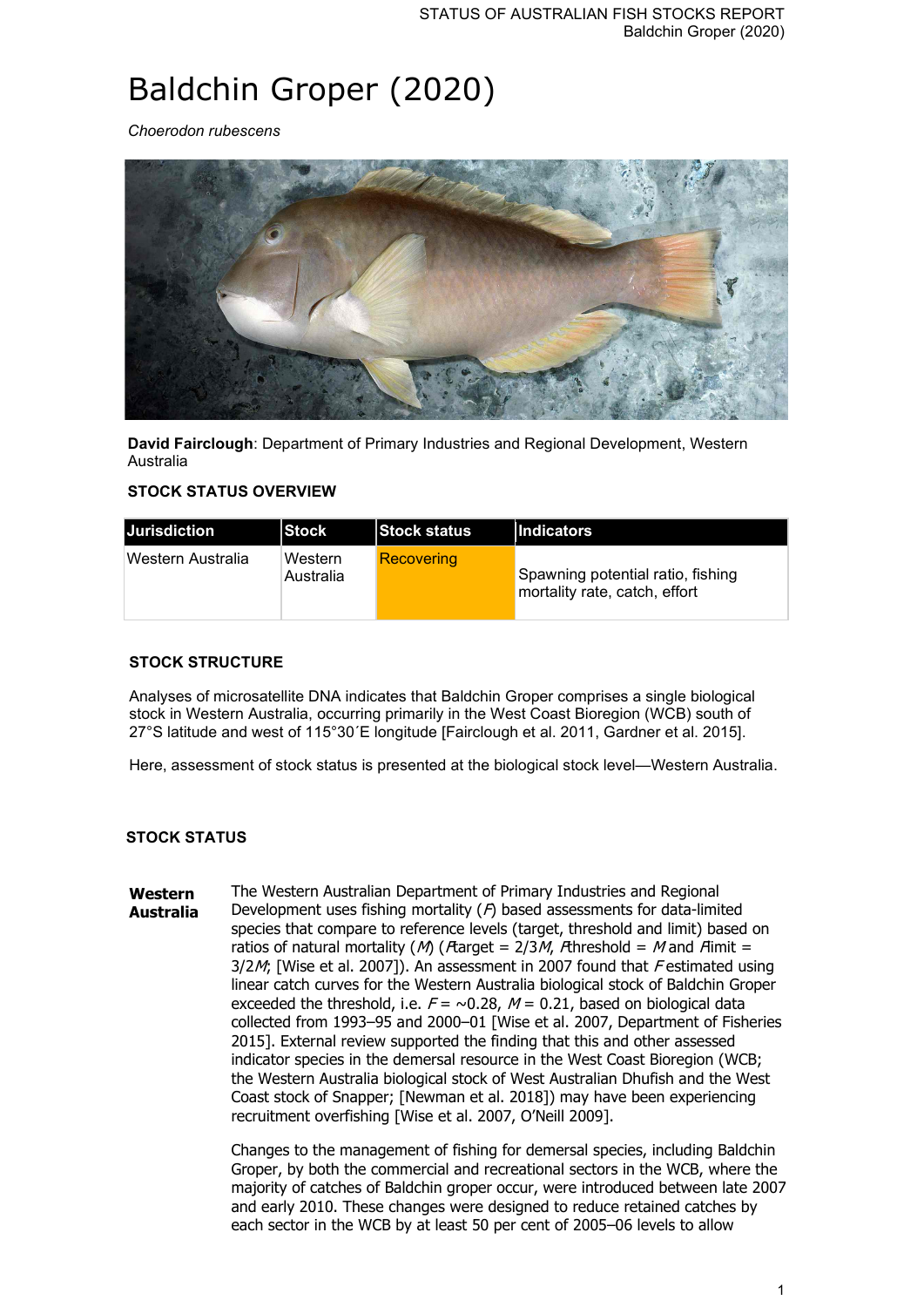recovery of stocks, such that  $F$  would fall below the threshold level ( $M$ ). The 50 per cent catch reduction levels (stock recovery benchmarks) equate to 22 tonnes (t) and 33 t for the commercial and recreational sectors in the WCB, respectively.

Annual commercial catches of Baldchin Groper have remained low since 2008, i.e. 7–19 t per year, with eight t landed in 2019. Seven t of the 2019 catch were landed in the WCB, which remains below the recovery benchmark of 22 t [Fairclough et al. 2020]. Estimated recreational sector catches of Baldchin Groper (biennial estimates for private boat-based recreational fishers [Ryan et al. 2019], plus annual tour operator catches) between 2011–12 and 2017–18 ranged from 38–53 t, with the majority (91per cent) landed in the WCB. The recreational catches in the WCB were close to or above the 33 t maximum retained catch levels that would allow stock recovery. Approximately 33 per cent of Baldchin groper caught by private recreational boat-based fishers in 2017–18 and by charter fishers in 2018–19 were released, while commercial release rates are unknown. As this species is susceptible to high release mortality, this may increase fishing mortality levels. Management is currently evaluating options to ensure recreational catches in the WCB do not exceed recovery benchmarks.

Using methods of estimating fishing mortality  $(P)$  that take into account recruitment variation [Fisher, 2013], assessments of age structure data for Baldchin Groper for three time periods (re-assessment prior to management changes: 1993–95; 2000–02; new assessment around the time of management changes:  $2007-11$ ), indicated that  $F$  estimates had been above the limit reference point ( $F = 0.315$ ) at  $F = 0.39 - 0.51$ , for an extended period which may have resulted in depleted biomass. The spawning potential ratio was between the limit (SPR0.2) and threshold (SPR0.3) in the last of those periods [Fairclough et al. 2014].

Baldchin groper has not been assessed since 2014. However, an age-based assessment of indicator species for the demersal resource in the WCB (the Western Australia biological stock of West Australian Dhufish and the West Coast stock of Snapper) was conducted in 2017, based on 2012–13 to 2014–15 data. Estimated F values for West Australian Dhufish ( $F = 0.21$ ) and Snapper ( $F =$ 0.23) were above their limit reference points ( $F = 1.5M = 0.165$ , 0.18, respectively) and spawning potential ratios were between the limit and threshold for West Australian Dhufish ( $SPR = 0.2-0.3$ ) and below the limit of SPR0.2 for Snapper [Fairclough et al. 2020]. That assessment was based on age composition data collected just after management changes were completed. At the time of the assessment, the predicted time frame for recovery was  $\sim$  20 years, given the longevity of these species [Hesp et al. 2002, Norriss and Crisafulli 2010]. Estimates of  $F$  were also derived using a method that allows for a change in fishing mortality, (i.e. for cohorts of fish that have recruited to the fishery pre- and post-management changes [Fisher 2013]). For the small number of age classes in the 2012–13 to 2014–15 data for West Australian Dhufish and Snapper that recruited to the fishery after management changes commenced in 2008, F estimates were lower than for age classes recruited to the fishery prior to management changes, i.e.  $F = 0.13$  vs 0.21 for West Australian Dhufish and  $F = 0.14$  vs 0.27 for Snapper. These differences in F before and after the management changes suggest that recovery of these species has commenced and, as they are considered indicators of the status of all species in the resource, it is assumed that is also the case for Baldchin Groper [Newman et al. 2018].

The above evidence indicates that at the time of the first assessment in 2007, which followed a period of sustained high catches (fishing mortality; Fairclough et al. 2020), the biomass of the Western Australia biological stock of Baldchin Groper was likely to have been depleted and recruitment was likely to have been impaired. However, the above evidence indicates that the current level of fishing mortality, based on significant reductions in catches and the recent status of indicator species, should allow the stock to recover from its recruitment impaired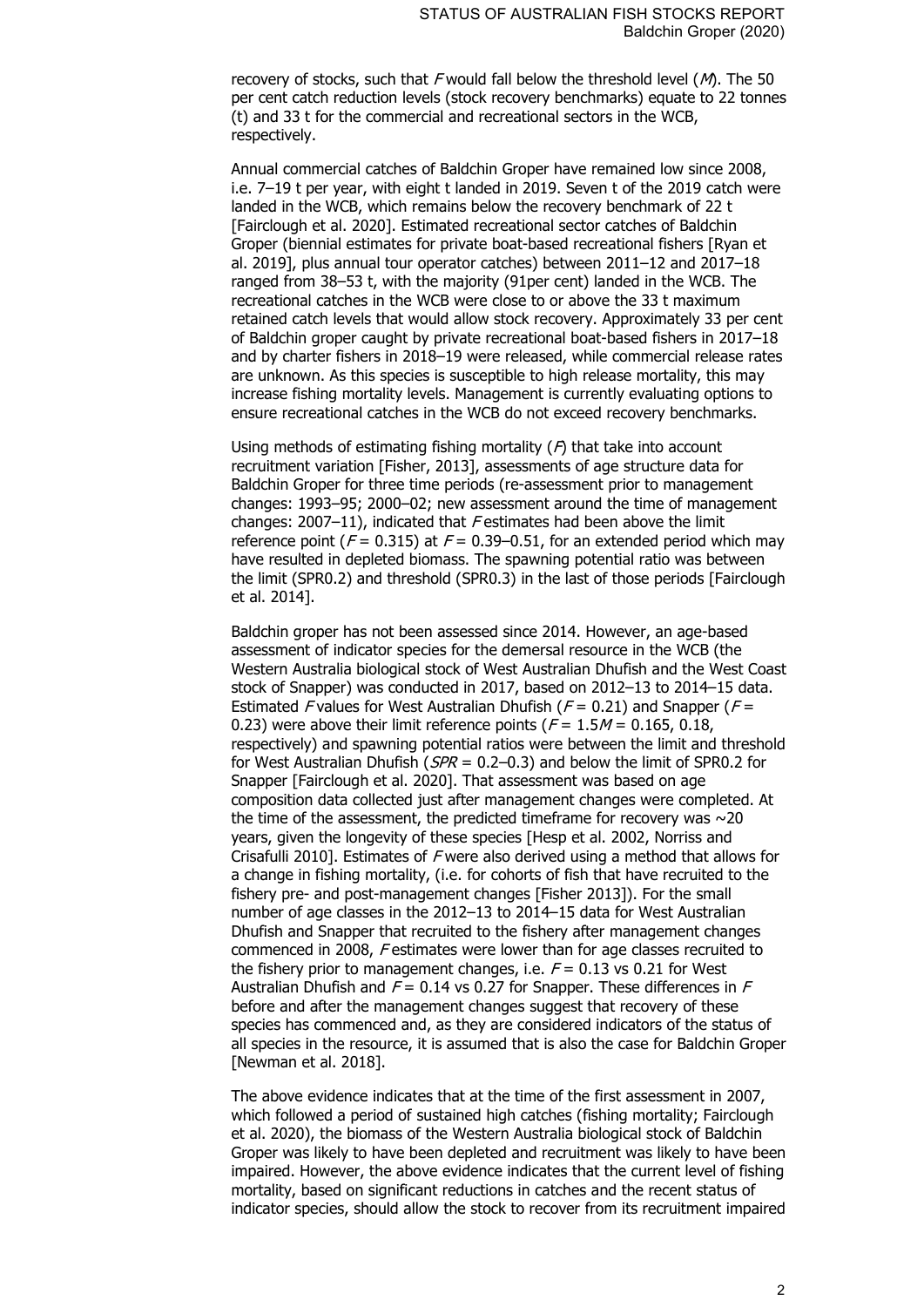# state.

On the basis of the evidence provided above, the Western Australia biological stock is classified as a

# **recovering stock**

# **BIOLOGY**

**Baldchin Groper biology** [Fairclough 2005, Nardi et al. 2006, Fairclough et al. 2014]

| Species         | Longevity / Maximum Size          | Maturity (50 per cent)                                                                              |
|-----------------|-----------------------------------|-----------------------------------------------------------------------------------------------------|
| Baldchin Groper | $\sim$ 25 years, $\sim$ 700 mm TL | Female maturity: 4 years, 279<br>mm TL Protogynous sex<br>change (to male): 12 years,<br> 479 mm TL |

# **DISTRIBUTION**



**Distribution of reported commercial catch of Baldchin Groper**

## **TABLES**

| <b>Fishing methods</b> |                                    |
|------------------------|------------------------------------|
|                        | <b>Western</b><br><b>Australia</b> |
| <b>Charter</b>         |                                    |
| <b>Rod and reel</b>    |                                    |
| <b>Spearfishing</b>    |                                    |
| <b>Commercial</b>      |                                    |
| <b>Dropline</b>        |                                    |
| <b>Gillnet</b>         |                                    |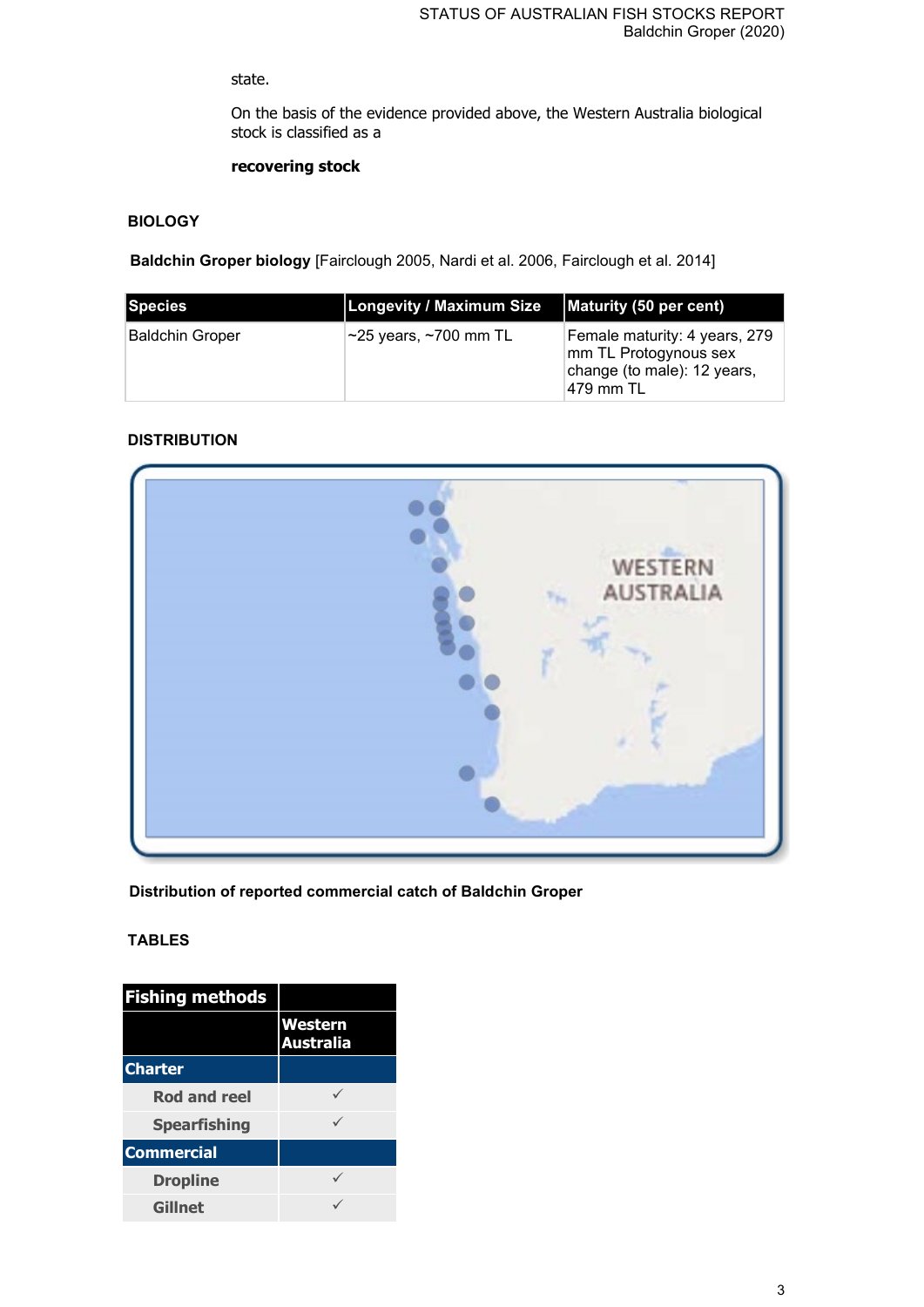| <b>Hand Line,</b><br><b>Hand Reel</b><br>or Powered<br><b>Reels</b> |  |
|---------------------------------------------------------------------|--|
| Line                                                                |  |
| <b>Recreational</b>                                                 |  |
| <b>Rod and reel</b>                                                 |  |
| <b>Spearfishing</b>                                                 |  |
|                                                                     |  |

| <b>Management</b><br><b>Methods</b> |                             |
|-------------------------------------|-----------------------------|
|                                     | <b>Western</b><br>Australia |
| <b>Charter</b>                      |                             |
| <b>Bag limits</b>                   |                             |
| Gear<br>restrictions                |                             |
| <b>Licence</b>                      | ✓                           |
| <b>Limited entry</b>                | $\checkmark$                |
| <b>Marine park</b><br>closures      | ✓                           |
| <b>Passenger</b><br>restrictions    | ✓                           |
| <b>Size limit</b>                   |                             |
| <b>Spatial</b><br>closures          | ✓                           |
| <b>Temporal</b><br>closures         | ✓                           |
| <b>Commercial</b>                   |                             |
| <b>Effort limits</b>                |                             |
| Gear<br>restrictions                |                             |
| <b>Limited entry</b>                | ✓                           |
| <b>Marine park</b><br>closures      | ✓                           |
| <b>Size limit</b>                   | ✓                           |
| <b>Spatial</b><br>closures          | ✓                           |
| <b>Temporal</b><br>closures         |                             |
| <b>Total allowable</b><br>effort    |                             |
| Vessel<br>restrictions              |                             |
| <b>Recreational</b>                 |                             |
| <b>Bag limits</b>                   | ✓                           |
| Gear<br>restrictions                | ✓                           |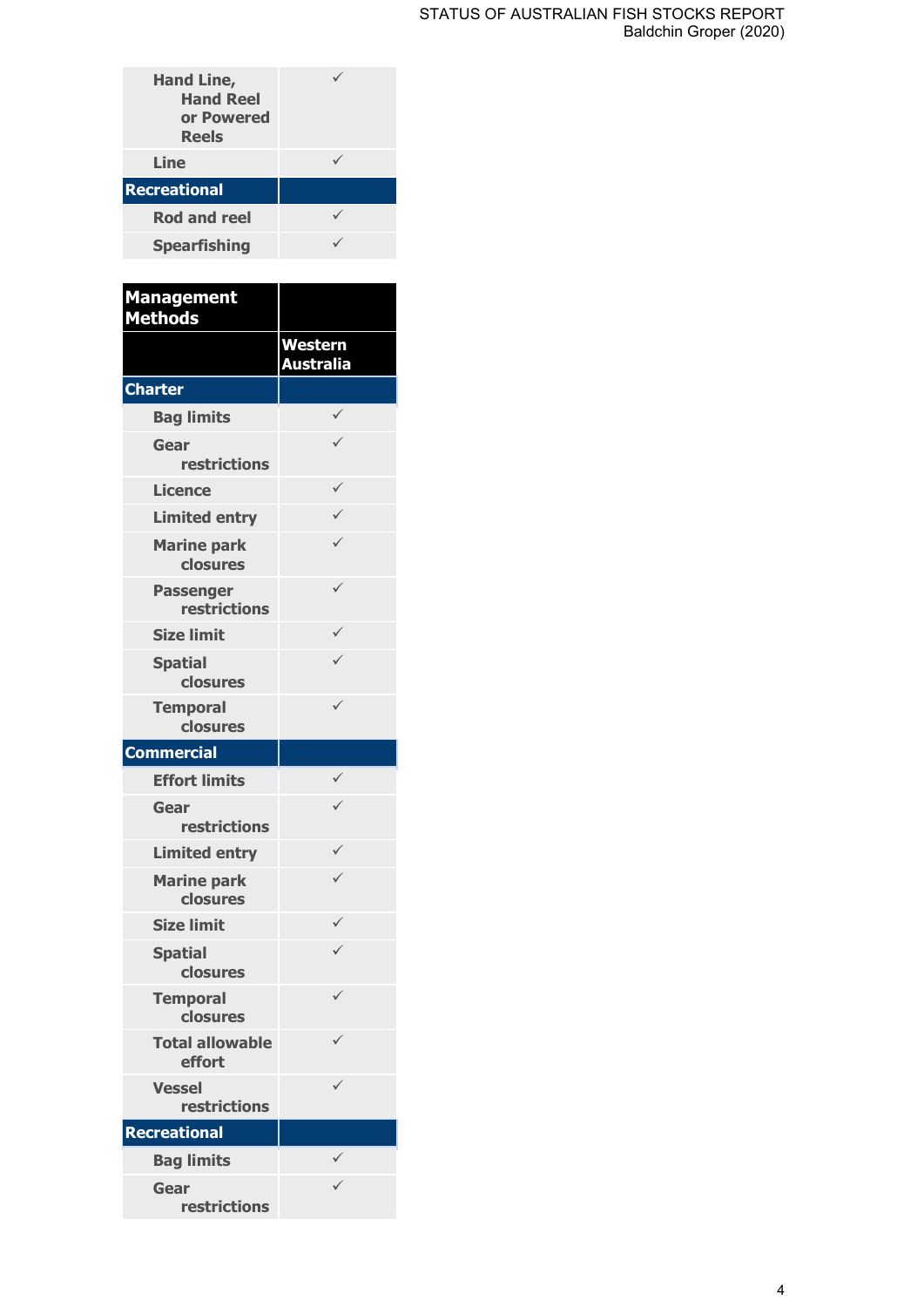| <b>Licence</b><br>(fishing<br>from a<br>boat) |  |
|-----------------------------------------------|--|
| <b>Marine park</b><br>closures                |  |
| <b>Possession</b><br>limit                    |  |
| <b>Size limit</b>                             |  |
| <b>Spatial</b><br>closures                    |  |
| <b>Spatial zoning</b>                         |  |
| <b>Temporal</b><br>closures                   |  |

| <b>Catch</b>        |                                    |
|---------------------|------------------------------------|
|                     | <b>Western</b><br><b>Australia</b> |
| <b>Charter</b>      | 11t                                |
| <b>Commercial</b>   | 7.01513t                           |
| <b>Indigenous</b>   | Unknown                            |
| <b>Recreational</b> | 36 t (2017/18)                     |

**Western Australia – Commercial (catch)** The GDSMF fishing season runs from 1 September–31 August.

**Western Australia – Commercial (catch)** The JASDGDLMF and WCDGDLIMF fishing seasons run from 1 June–31 May.

**Western Australia – Commercial (catch)** The WCDSIMF fishing season runs from 1 January– 31 December.

**Western Australia – Commercial (catch)** The SBBSMNMF fishing season runs from 1 January–31 December.

**Western Australia – Recreational (catch)** The boat-based recreational catch is for a full year survey.

**Western Australia – Recreational tour operator (catch)** The recreational charter catch is for a full year from 1 July–30 June.

**Western Australia – Indigenous** Subject to the defence that applies under Section 211 of the *Native Title Act 1993* (Cth), and the exemption from a requirement to hold a recreational fishing licence, the non-commercial take by Indigenous fishers is covered by the same arrangements as those for recreational fishing.

## **CATCH CHART**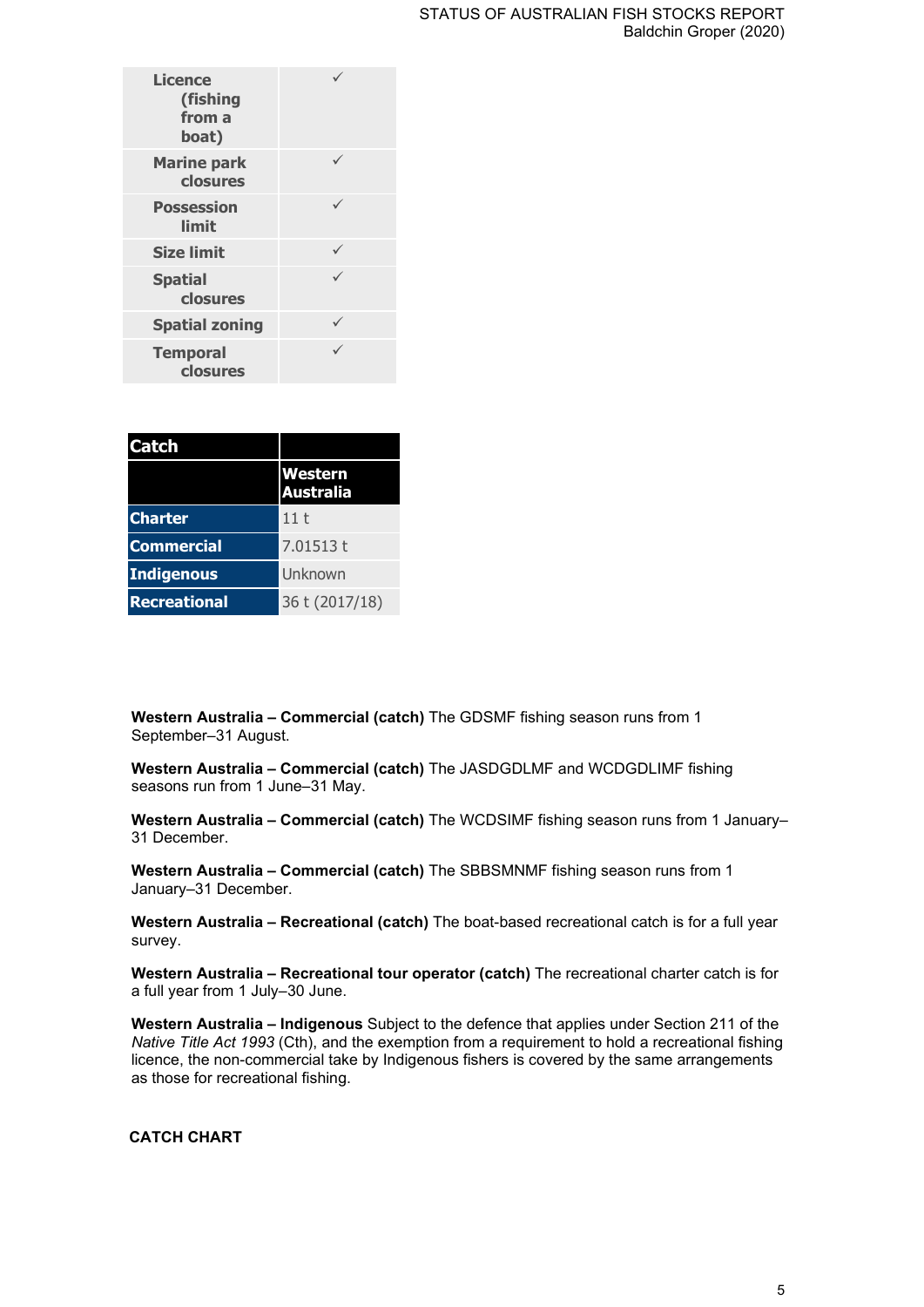

Commercial catch of Baldchin Groper - note confidential catch not shown

| <b>References</b>              |                                                                                                                                                                                                                                                                                                                                                                                                   |
|--------------------------------|---------------------------------------------------------------------------------------------------------------------------------------------------------------------------------------------------------------------------------------------------------------------------------------------------------------------------------------------------------------------------------------------------|
| Fairclough et al. 2011         | Fairclough, DV, Edmonds, JS, Lenanton, RCJ, Jackson, G, Keay, IS, Crisafulli, BM and<br>Newman, SJ 2011, Rapid and cost-effective assessment of connectivity among assemblages<br>of Choerodon rubescens (Labridae), using laser ablation ICP-MS of sagittal otoliths, Journal<br>of Experimental Biology and Ecology, 403: 46-53.                                                                |
| Gardner et al 2015             | Gardner, MJ, Chaplin, JA, Potter, IC and Fairclough DV 2015, Pelagic early life stages<br>promote connectivity in the demersal labrid Choerodon rubescens, Journal of Experimental<br>Biology and Ecology, 472: 142-150.                                                                                                                                                                          |
| Wise et al. 2007               | Wise, BS, St John, J and Lenanton, RC (eds) 2007, Spatial scales of exploitation among<br>populations of demersal scalefish: implications for management, Part 1: Stock status of the<br>key indicator species for the Demersal Scalefish Fishery in the West Coast Bioregion.<br>Fisheries Research Report No. 163, Department of Fisheries, Western Australia, Perth.                           |
| 2015                           | Department of Fisheries Department of Fisheries 2015, Harvest strategy policy and operational guidelines for the<br>aquatic resources of Western Australia, Fisheries Management Paper No. 271, Department of<br>Fisheries, Perth.                                                                                                                                                                |
| Newman et al. 2018             | Newman, SJ, Brown, JI, Fairclough, DV, Wise, BS, Bellchambers, LM, Molony, BW, Lenanton,<br>RCJ, Jackson, G, Smith, KA, Gaughan, DJ, Fletcher, WJ, McAuley, RB and Wakefield, CB<br>2018, A risk assessment and prioritisation approach to the selection of indicator species for<br>the assessment of multi-species, multi-gear, multi-sector fishery resources, Marine Policy 88:<br>$11 - 22.$ |
| O'Neill 2009                   | O'Neill, M 2009, Scientific review of the West Coast Demersal Scalefish Fishery, Western<br>Australia, Fisheries Occasional Publication No. 66, Department of Fisheries Western Australia,<br>Perth.                                                                                                                                                                                              |
| Fisher 2013                    | Fisher, E 2013, Tools for assessing data-limited fisheries and communicating stock status<br>information, PhD thesis, Murdoch University Perth.                                                                                                                                                                                                                                                   |
| Fairclough et al. 2014         | Fairclough, DV, Molony, BW, Crisafulli, BM, Keay, IS, Hesp SA and Marriott RJ 2014, Status<br>of demersal finfish stocks on the west coast of Australia, Fisheries Research Report No. 253,<br>Department of Fisheries Western Australia, Perth.                                                                                                                                                  |
| Fairclough et al. 2020         | Fairclough, D, and Walters, S 2020, West coast demersal scalefish resource status report<br>2019, in DJ Gaughan and K Santoro (eds), Status reports of the fisheries and aguatic<br>resources of Western Australia 2018/19: The State of the Fisheries, Department of Primary<br>Industries and Regional Development, Western Australia, Perth.                                                   |
| Fowler et al. 2018             | Fowler, A, Jackson, G, Stewart, J, Hamer, P and Roelofs, A 2018, Snapper Chrysophrys<br>auratus In Status of Key Australian Fish Stocks, Fisheries Research and Development<br>Corporation, Canberra.                                                                                                                                                                                             |
| Hesp et al. 2002               | Hesp, SA, Potter, IC and Hall, NG 2002, Age and size composition, growth rate, reproductive<br>biology, and habitats of the West Australian Dhufish (Glaucosoma hebraicum) and their<br>relevance to the management of this species, Fishery Bulletin, 100: 214–227.                                                                                                                              |
| Norriss and Crisafulli<br>2010 | Norriss, JV and Crisafulli, B 2010, Longevity in Australian snapper Pagrus auratus (Sparidae),<br>Journal of the Royal Society of Western Australia, 93: 129-132                                                                                                                                                                                                                                  |
| Fairclough 2005                | Fairclough, D 2005, The biology of four tuskfish species (Choerodon: Labridae) in Western                                                                                                                                                                                                                                                                                                         |